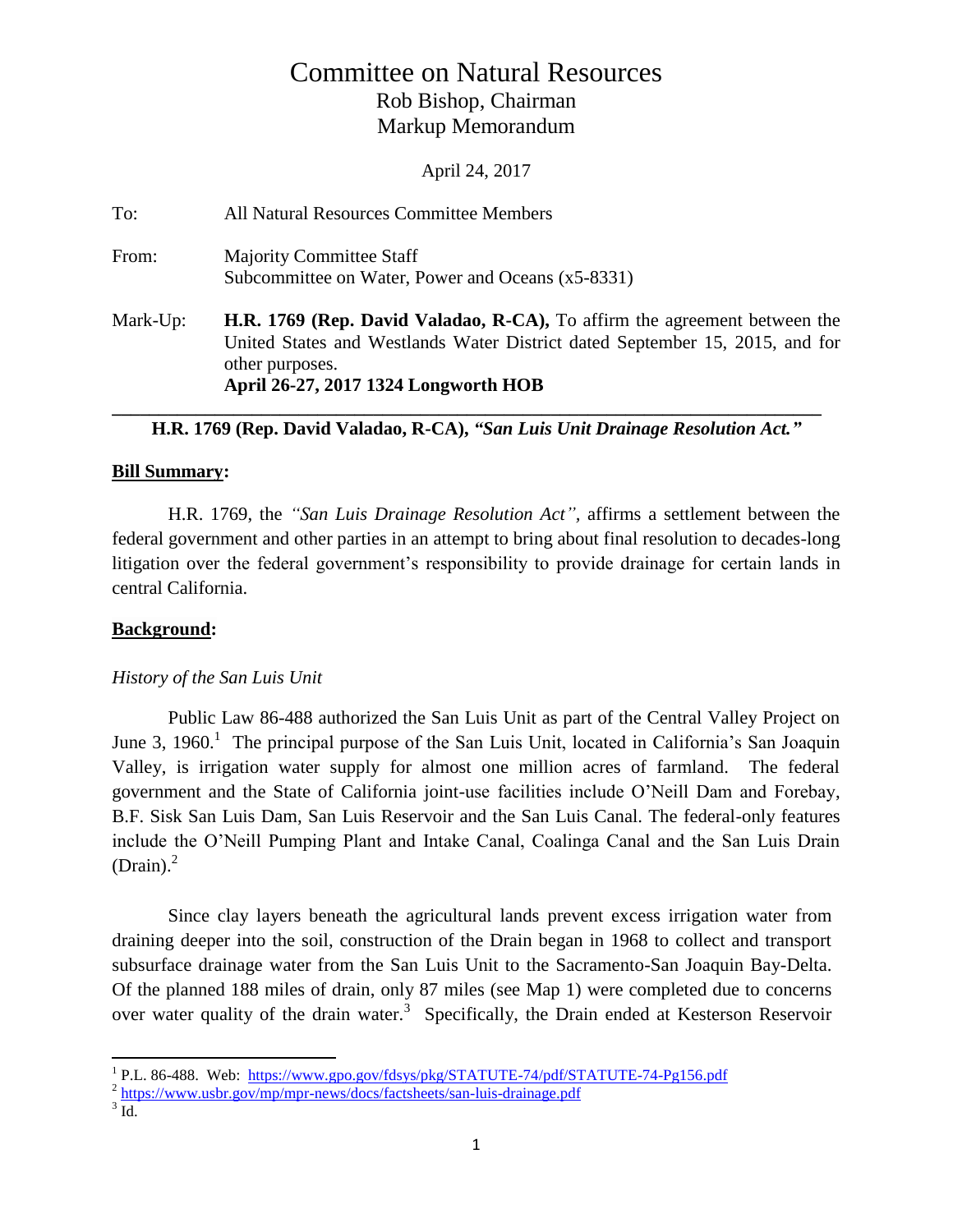(Reservoir), where the accumulation of drainage helped contribute to dying waterfowl and deformed embryos in 1982. In 1985, the Bureau of Reclamation (Reclamation) halted drainage services, closed the Drain and began cleaning up contaminated ponds at the Reservoir.<sup>4</sup>

There are a number of irrigation districts that relied on the Drain and which entered into contracts with the federal government to pay for irrigation water and drainage. One such irrigation district, the Westlands Water District (Westlands), entered into contracts in 1963 and 1965 for these purposes.<sup>5</sup> Westlands, made up of more than 1,000 square miles of farmland in western Fresno and Kings Counties in the San Joaquin Valley, <sup>6</sup> receives a majority of its irrigation water supply from the San Luis Unit.<sup>7</sup>

#### *Drainage Litigation and the Settlement:*

Controversy over impaired drainage services to the San Luis Unit resulted in litigation brought by landowners in the Westlands service area. In 1995, the U.S. District Court for the Eastern District of California concluded that the San Luis Act (P.L. 86-488) imposed a mandatory duty on the Interior Secretary to provide drainage service to lands served by the San Luis Unit *(Summer Peck Ranch v. Reclamation)*. 8

In February 2000, the U.S. Court of Appeals for the Ninth Circuit (Ninth Circuit) upheld this ruling, but held that the Interior Department had discretion as to the means of satisfying this requirement *(Firebaugh*  Canal Co. v. United States) (Firebaugh).<sup>9</sup> Later that year, the Ninth Circuit directed that the Secretary "shall,

without delay, provide drainage to the San Luis Unit pursuant to the statutory duty imposed by section 1(a) of the San Luis Act."<sup>10</sup> In 2007, Reclamation signed a Luis Feature Reevaluation



**Map 1:** Only 87 miles of the original 188 mile design of the San Luis Drain was constructed. Source: 2007 Bureau of Reclamation EIS for the San

 $4$  Id.

 $<sup>5</sup>$  Settlement Agreement Between the United States and Westlands Water District, August 2015; p. 2. Web:</sup> <http://wwd.ca.gov/wp-content/uploads/2015/09/dsAgreement.compressed.pdf>

<sup>6</sup> <http://wwd.ca.gov/about-westlands/>

 $\sqrt{7}$  Id.

<sup>8</sup> *Sumner Peck Ranch v. Reclamation, No. 1:91-cv-00048 (E.D. Cal.)*

<sup>9</sup> *Firebaugh Canal Co. v. United States, 203 F. 3d 568 (9th Cir. 2000)*

<sup>10</sup> *Firebaugh Canal Co. v. United States, Case No. F-88-cv-634-OWW (E.D. Cal.)*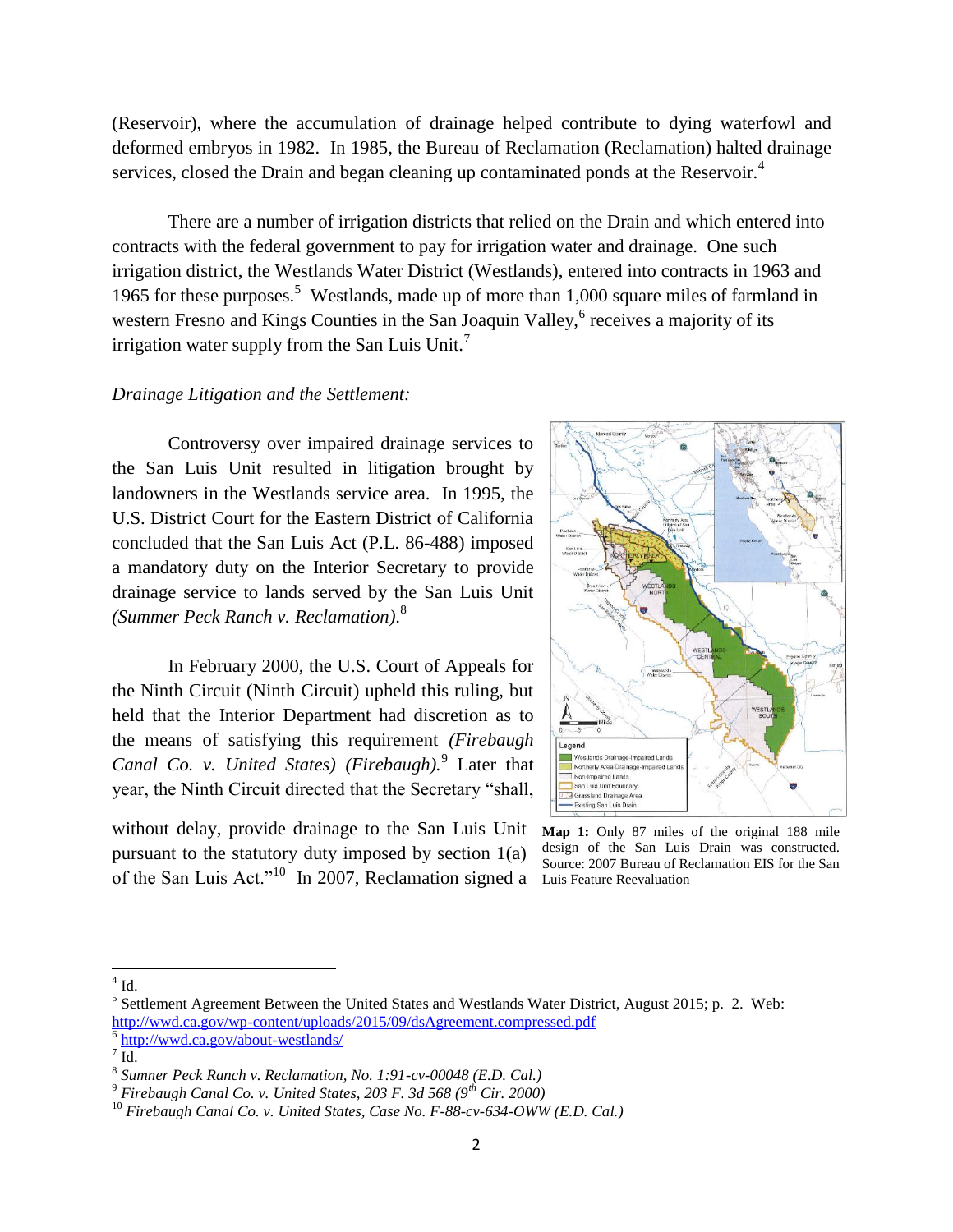Record of Decision selecting a drainage plan and found that the cost of providing drainage would be \$2.6 billion.<sup>11</sup> Using April 2015 cost indices, these costs are now estimated to be approximately  $$3.8$  billion.<sup>12</sup>

In 2011, individual landowners within Westlands filed a takings claim in the Court of Federal Claims (Claims Court) against the United States, alleging that the failure by the United States to provide drainage service caused a physical taking of their lands without just compensation in violation of the Fifth Amendment (*Etchegoinberry, et al. v. United States – hereinafter referred to as Etchegoinberry)*. <sup>13</sup> The takings claim was generally based on lands being inundated with drainage water, which rendered such lands useless for agricultural production*.* The Plaintiffs brought the suit as a class action on behalf of all landowners located within Westlands "whose farmlands have not received the necessary drainage service the United States is required to provide under the San Luis Act."<sup>14</sup>

The case was stayed by the Claims Court in order to allow for settlement negotiations to proceed. In 2012, Westlands filed its own lawsuit against the United States in the Claims Court *(Westlands Water District v. United States).<sup>15</sup>* The suit charged that the federal government's failure to provide drainage service to the Westlands' service area constituted a breach of Westlands' 1963 water service and 1965 repayment contracts (including renewals of those contracts).

In 2013, the Claims Court dismissed the motion on the grounds that none of the contracts contained an enforceable promise to provide drainage to Westlands. Westlands appealed the decision and shortly thereafter Westlands and the United States (Parties) entered into settlement negotiations. In September 2015, the Parties reached a settlement agreement (Settlement) that required congressional authorization for full implementation. H.R. 1769 provides for such authorization. The agreement, as extended, sets a January 2018 deadline for Congress to enact settlement legislation.<sup>16</sup>

On April 21, 2016 the Interior Department transmitted a [letter](http://naturalresources.house.gov/UploadedFiles/Signed_Valadao.pdf) to Congressman David Valadao (R-CA) outlining the benefits of the Settlement for both Westlands and the federal

 $\overline{\phantom{a}}$ 

 $11$  Letter from the Department of the Interior to Representative David Valadao in regards to the Drainage Settlement between the Westlands Water District and the United States dated April 21, 2016; p. 2.

 $^{12}$  Id.

<sup>13</sup> *Etchegoinberry, et al. v. United States, No.11-564L (Fed. Cl.)*

 $14$  Id.

<sup>15</sup> *Westlands Water District v. United States, No. 12-12C (Fed. Cl.)*

<sup>&</sup>lt;sup>16</sup> <http://www.latimes.com/science/la-me-westlands-20150922-story.html>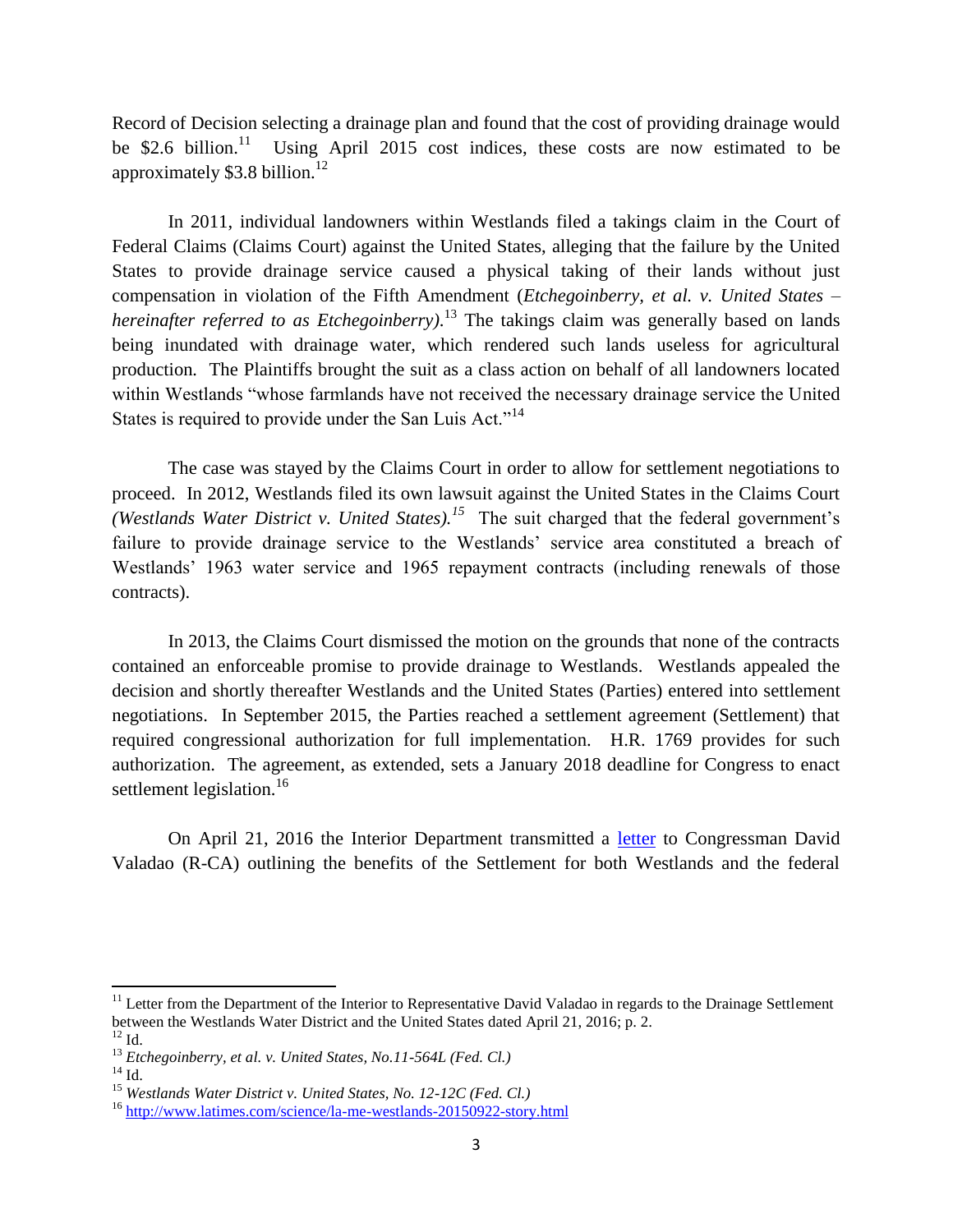government.<sup>17</sup> See Picture 1 below for a summary of the federal government's estimates of costs and benefits to the American taxpayer.

## *Benefits to the United States (according to the letter):*

- Relieves the Interior Department of all drainage obligations imposed by the San Luis Act. This includes the 2007 Record of Decision, which found that the cost of providing drainage to the San Luis Unit would be \$2.6 billion (\$3.8 billion in April 2015 dollars). Westlands will assume the legal obligation to provide drainage for its service territory.<sup>18</sup>
- Westlands agrees to seek dismissal of the *Westlands* litigation and would join the United States in petitioning for vacating the 2000 Order Modifying Partial Judgment in the *Firebaugh* case.<sup>19</sup>
- Westlands agrees to indemnify the United States against any and all claims, past, present and future relating to the provision of drainage service or lack thereof within the Westlands service area, including claims from individual landowners. $^{20}$
- Westlands agrees to permanently retire at least 100,000 acres of lands within its boundaries utilizing those lands only for certain purposes outlined in the Settlement agreement, while also agreeing to cap its Central Valley Project (CVP) water deliveries at 75 percent of its contract quantity. Any water savings above the 75 percent cap would become available to the United States for other CVP authorized purposes. Westlands agrees to wheel all CVP water made available to the Lemoore Naval Air Station under a future water service contract. $21$

## *Benefits to Westlands (according to the letter):*

- Westlands will be relieved of its current, unpaid capitalized construction costs for the CVP, which is currently estimated to be \$295 million. Westlands will still be responsible for operation and maintenance and for future CVP construction charges associated with new construction for the project. $^{22}$
- The Secretary will convert Westlands' current  $9(e)$  water service contract to a  $9(d)$ repayment contract. As a "paid out" project, Westlands receives a contract with no

 $\overline{a}$  $17$  Letter from the Department of the Interior to Representative David Valadao in regards to the Drainage Settlement between the Westlands Water District and the United States dated April 21, 2016; p 2.

<sup>&</sup>lt;sup>18</sup> Letter from the Department of the Interior to Representative David Valadao in regards to the Drainage Settlement between the Westlands Water District and the United States dated April 21, 2016; p. 3.

 $^{19}$  Id.  $^{20}$  Id.

 $^{21}$  Id., pp. 3-4.

 $^{22}$  Id., p. 4.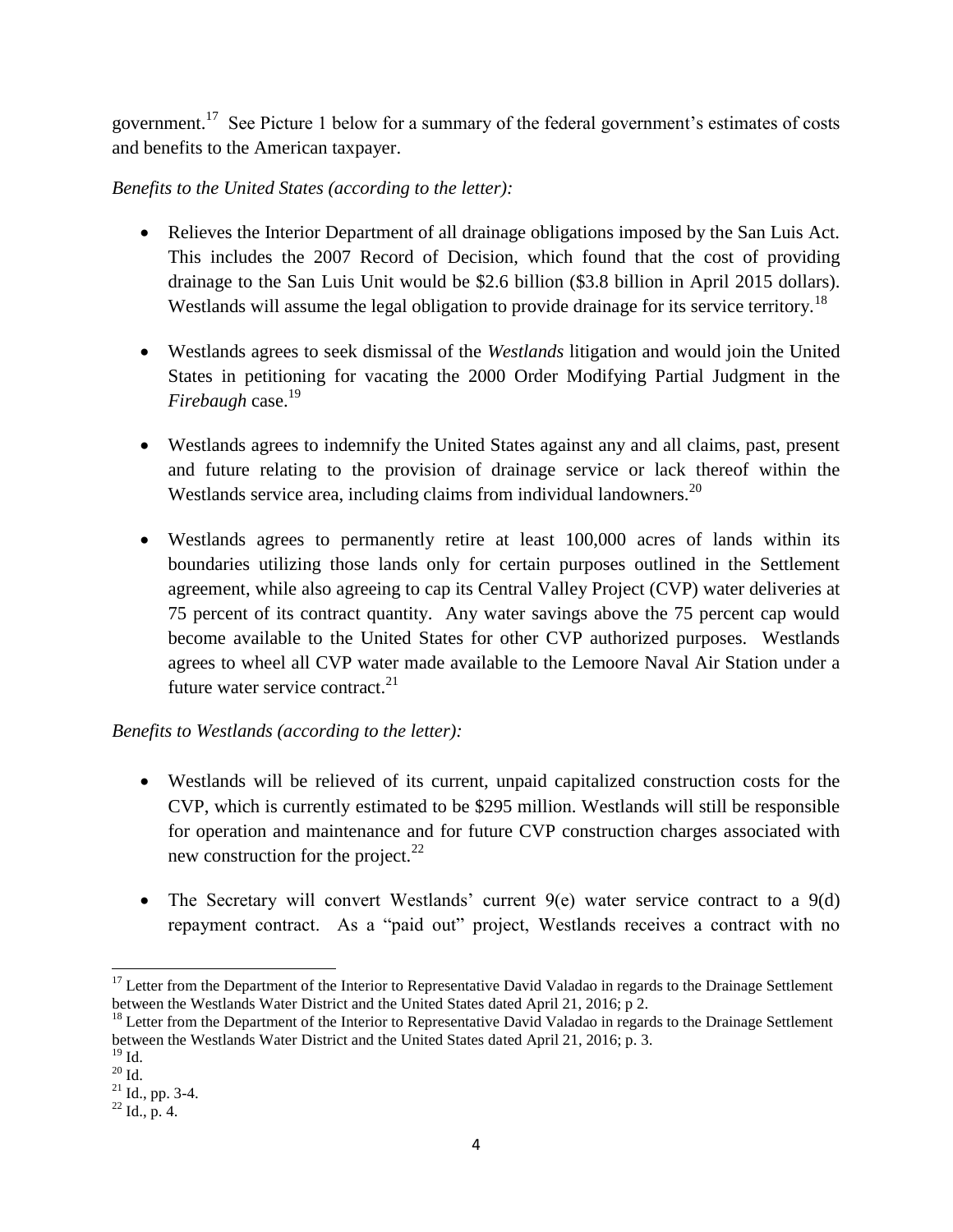expiration term, consistent with other paid out Reclamation projects. However, the contract will contain terms and conditions that are nearly identical to those in the current 9(e) contract. In addition, Westlands will be relieved of acreage limitations and full cost pricing provisions under the Reclamation Reform Act (96 Stat. 1269).<sup>23</sup>

 Westlands will take title to certain facilities including the portion of the San Luis Drain that lies within Westlands' service area. $24$ 

The Interior Department's letter indicated that several aspects regarding its obligation to provide drainage were evaluated when determining the overall net benefit to the United States, including avoided drainage construction costs, repayment to the United States of reimbursable costs, relief from Reclamation Reform act fees, and unpaid CVP capital obligations. The Department's analysis concluded that enactment of settlement legislation would save the United States **at least \$968.9 million** *(emphasis added)* in regards to Westlands. This does not include potential liabilities associated with the *Etchegoinberry*  claim which could be as high as \$2 billion. $^{25}$ 

| U.S. Bureau of Reclamation's Assessment of                                 |
|----------------------------------------------------------------------------|
| Costs and Benefits to Federal Government of Westlands' Drainage Settlement |
| (Presented in Present (2015) Net Worth)                                    |

| <b>Benefits to</b><br><b>Federal Government</b>                                                                                                                               | Costs to<br><b>Federal Government</b>                                                                                                                                                               |
|-------------------------------------------------------------------------------------------------------------------------------------------------------------------------------|-----------------------------------------------------------------------------------------------------------------------------------------------------------------------------------------------------|
| \$1.3 billion saved <sup>1</sup><br>\$2.5 billion (estimated cost of drainage for Westlands)<br>minus<br>\$1.2 billion (present value of Westlands construction<br>repayment) | \$295 million in 2015 dollars <sup>3</sup><br>(Westlands repayment of CVP capitalized construction<br>obligations of \$375 million, discounted to value in 2015)                                    |
| \$0 to \$2 billion saved <sup>2</sup><br>(Takings claims)                                                                                                                     | \$13.6 million San Luis Drain Feature Re-Evaluation<br>(SLDFRE) <sup>4</sup><br>(Westlands repayment of SLDFRE capitalized<br>construction costs of \$23.6 million, discounted to value<br>in 2015) |
|                                                                                                                                                                               | \$2.6 million Grasslands Bypass <sup>5</sup><br>(Westlands O&M obligation for Grasslands Bypass)                                                                                                    |
|                                                                                                                                                                               | Total of \$19.9 million over next 15 years <sup>6</sup><br>(Reclamation Reform Act Relief)                                                                                                          |
| Total Savings: \$1.3 to \$3.3 billion                                                                                                                                         | <b>Total Costs: \$331.1 million</b>                                                                                                                                                                 |

**Picture 1:** Cost/Benefit Analysis from the Bureau of Reclamation. *Source:* Letter from the Department of the Interior to Representative David Valadao in regards to the Drainage Settlement between the Westlands Water District and the United States dated April 21, 2016. Page 7.

 $\overline{\phantom{a}}$  $^{23}$  Id.

 $^{24}$  Id.

 $25$  Id., pp. 4-5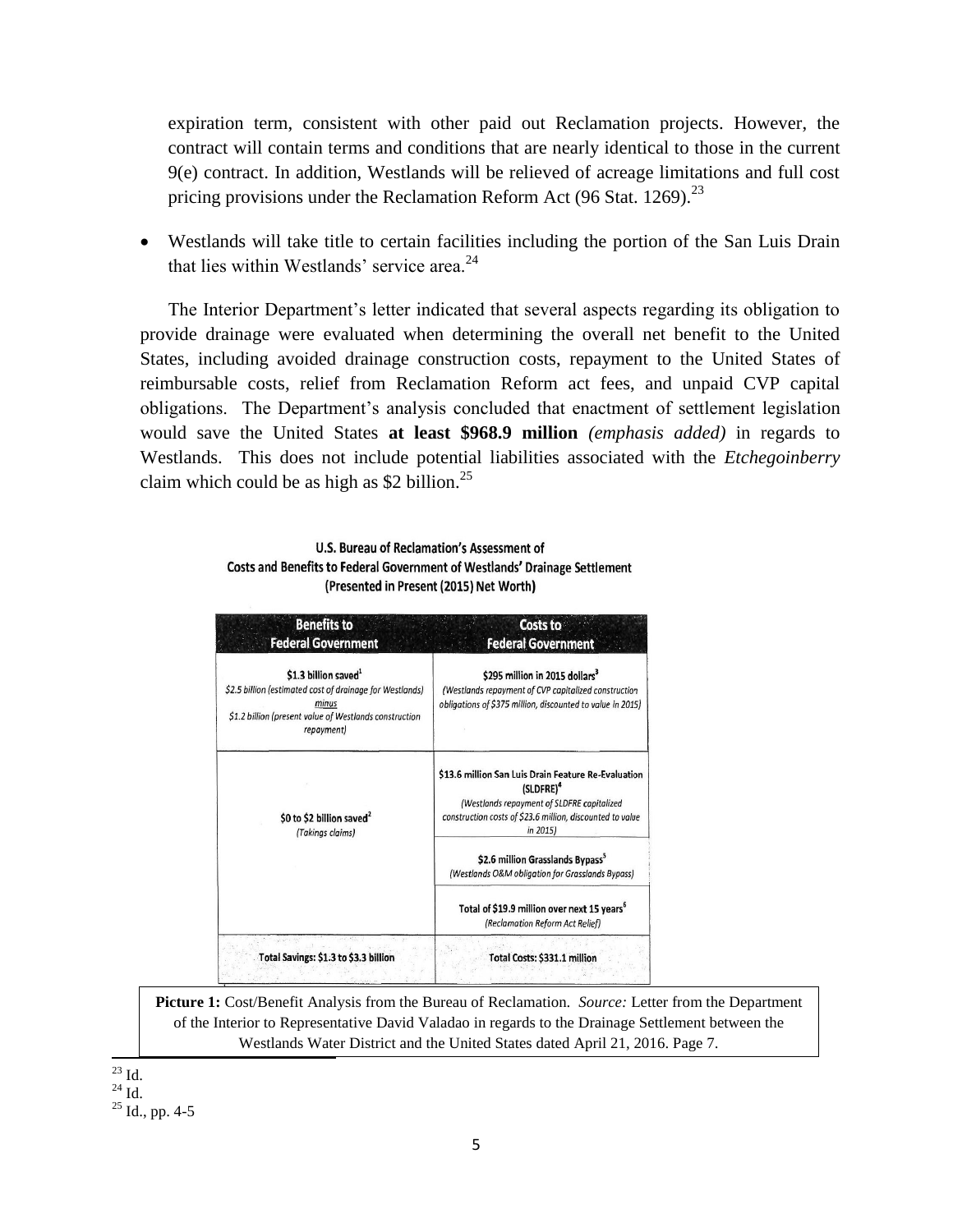#### **Major Provisions/Analysis of H.R. 1769:**

*Section 1* sets forth the table of contents and states that the Act may be cited as the 'San Luis Drainage Resolution Act'.

*Section 2* defines key terms that are used throughout the Act.

*Section 3* directs the Secretary to implement the terms and conditions of the September 15, 2015 Agreement between the United States and the Westlands Water District to settle litigation concerning the United States duty to provide drainage service.

*Section 4* amends the first section of the San Luis Act (P.L. 86-488) to eliminate requirements for the Secretary to provide drainage services to the San Luis Unit of the CVP.

*Section 5* asserts that Westlands shall assume all legal responsibility for the management of drainage within its boundaries, and shall not discharge drain water outside of its boundaries.

*Section 6* directs the Secretary to convert the Westlands 9(e) water service contract to a 9(d) repayment contract. This section also requires the Secretary to enter into a water service contract with the Lemoore Naval Air Station to provide a guaranteed quantity of CVP water to meet the irrigation needs of the Naval Air Station associated with air operations.

*Section 7* suspends Westlands capital repayment obligation and payments under its water service contracts and the April 11, 1965, repayment contract with the United States until the repayment contract is executed. Once the repayment contract is executed, Westlands will receive a credit against future operation and maintenance costs payable to the United States and will be relieved of its capital repayment obligations. Westlands will still be responsible for operation and maintenance obligations, and for future construction or other capitalized costs not yet allocated to Westlands as of the date of the Settlement.

*Section 8* directs Interior to transfer to Westlands the title to seven facilities specified in the Settlement, including a portion of the San Luis Drain that lies within Westlands' service area upon execution of the repayment contract.

*Section 9* requires the Secretary to comply with all applicable Federal laws, rule, and regulations, including the National Environmental Policy Act and the Endangered Species Act when implementing this Settlement agreement.

*Section 10* states that implementation of the Settlement will have no negative impacts on other CVP contractors.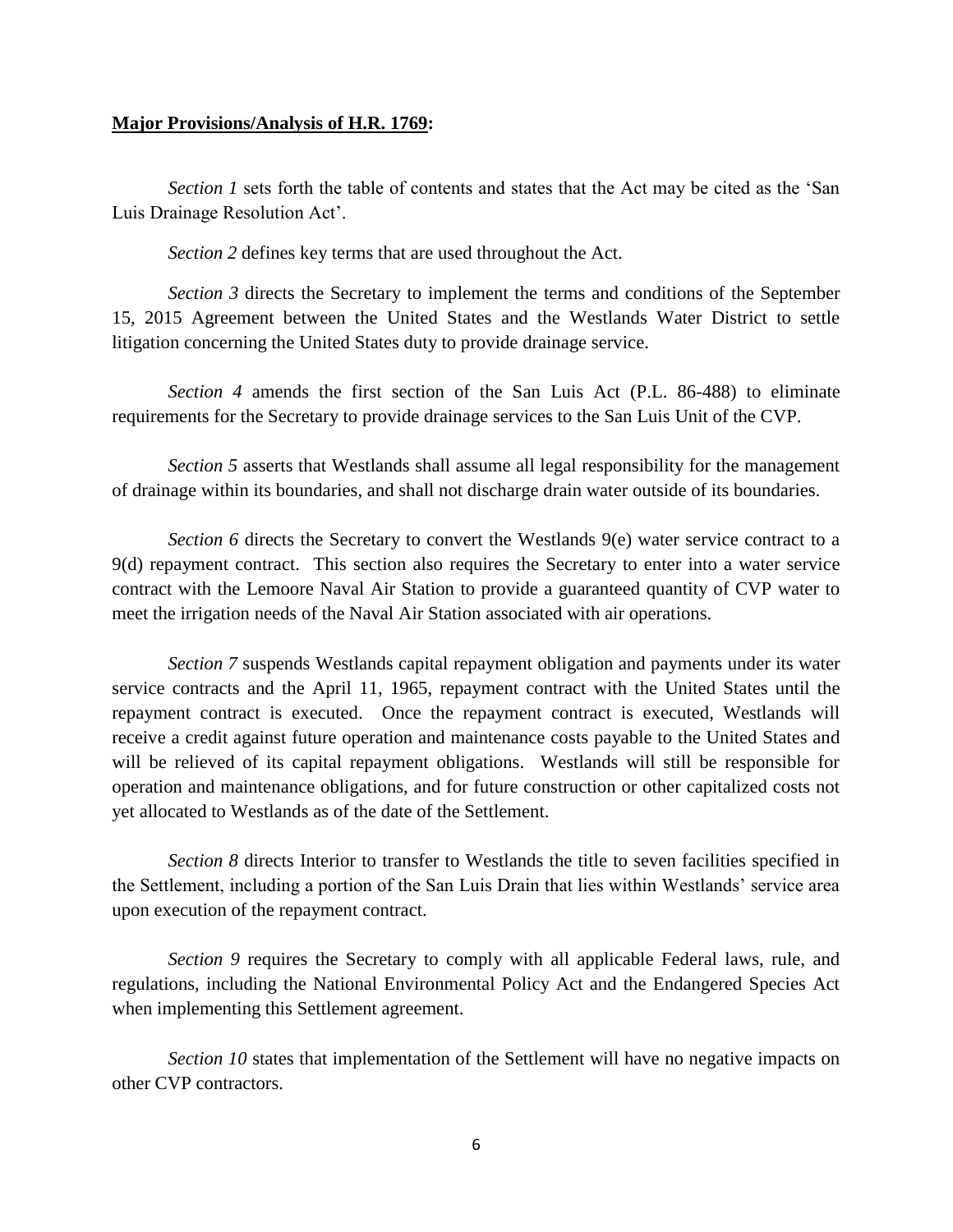*Section 11* directs the Secretary, for any year in which the allocation for south-of-Delta CVP long-term water service contractors or repayment contractors is greater than 75%, to calculate for Westlands a per acre foot Restoration Fund payment based on a projection that Westlands would take delivery of the allocation in order to avoid shifting CVP Restoration Fund payments from Westlands to CVP preference power contractors.

## **Cost:**

.

The Congressional Budget Office has not completed a cost estimate for this bill at this time.

## **Administration Position:**

The last Administration signaled its support for the Settlement agreement in its April 21, 2016 letter to Representative Valadao expressing that "it is our belief that the Settlement results in significant savings to American taxpayers when compared to the unavoidable costs that would occur without the terms agreed to in the Settlement."<sup>26</sup> The current Administration supports the settlement.

## **Anticipated Amendments:**

There will likely be amendments offered to the bill.

## **Effect on Current Law (Ramseyer):**

# **Showing Current Law as Amended by H.R. 1769**

[new text is highlighted in **yellow**; text to be deleted in bracketed and highlighted in **blue**]

## Public Law 86-488 (Act of June 3, 1960)

An Act To [sic] authorize the Secretary of the Interior to construct the San Luis unit of the Central Valley project, California, to enter into an agreement with the State of California with respect to the construction and operation of such unit, and for other purposes.

*Be it enacted by the Senate and House of Representatives of the United States of America in Congress assembled*, That (a) for the principal purpose of furnishing water for the irrigation of approximately five hundred thousand acres of land in Merced, Fresno, and Kings Counties, California, hereinafter referred to as the Federal San Luis unit service area, and as incidents thereto of furnishing water for municipal and domestic use and providing recreation and fish and wildlife benefits, the Secretary of the Interior (hereinafter referred to as the Secretary) is authorized to construct, operate, and maintain the San Luis unit as an integral part of the Central Valley project. The principal engineering features of said unit shall be a dam and reservoir at or near the San Luis site, a forebay and afterbay, the San Luis Canal, the Pleasant Valley Canal, and necessary pumping plants, distribution systems, drains, channels, levees, flood works,

 $\overline{\phantom{a}}$  $26$  Letter from the Department of the Interior to Representative David Valadao in regards to the Drainage Settlement between the Westlands Water District and the United States dated April 21, 2016; p. 6.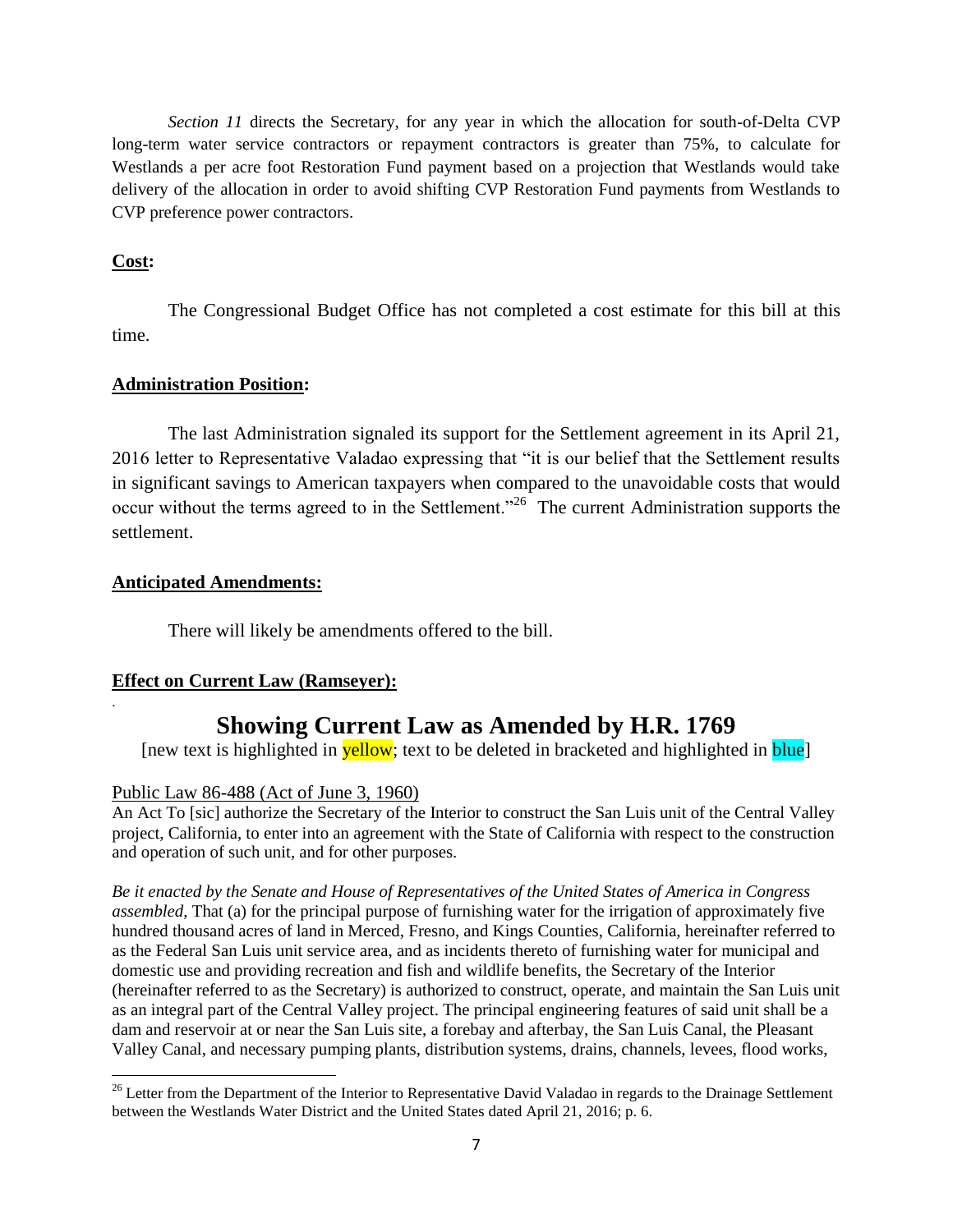and related facilities, [but] but such features do not include distribution systems or drains within Westlands, and no facilities shall be constructed for electric transmission or distribution service which the Secretary determines, on the basis of an offer of a firm fifty-year contract from a local public or private agency, can through such contract be obtained at less cost to the Federal Government than by construction and operation of Government facilities. The works (hereinafter referred to as joint-use facilities) for joint use with the State of California (hereinafter referred to as the State) shall be the dam and reservoir at or near the San Luis site, forebay and afterbay, pumping plants, and the San Luis Canal. The joint-use facilities consisting of the dam and reservoir shall be constructed, and other joint-use facilities may be constructed, so as to permit future expansion; or the joint-use facilities shall be constructed initially to the capacities necessary to serve both the Federal San Luis unit service area and the State's service area, as hereinafter provided. In constructing, operating, and maintaining the San Luis unit, the Secretary shall be governed by the Federal reclamation laws (Act of June 17, 1902 (32 Stat. 388), and Acts amendatory thereof or supplementary thereto). Construction of the San Luis unit shall not be commenced until the Secretary has (1) secured, or has satisfactory assurance of his ability to secure, all rights to the use of water which are necessary to carry out the purposes of the unit and the terms and conditions of this Act, and (2) received satisfactory assurance from the State of California that it will make provision for a master drainage outlet and disposal channel for the San Joaquin Valley, as generally outlined in the California water plan except that the provision of drainage or drainage service under section 1(a) shall not apply to lands within Westlands. Bulletin Numbered 3, of the California Department of Water Resources, which will adequately serve, by connection therewith, the drainage system for the San Luis unit or has made provision for constructing the San Luis interceptor drain to the delta designed to meet the drainage requirements of the San Luis unit as generally outlined in the report of the Department of the Interior, entitled "San Luis Unit, Central Valley Project," dated December 17, 1956.

(b) No water provided by the Federal San Luis unit shall be delivered in the Federal San Luis service area to any water user for the production on newly irrigated lands of any basic agricultural commodity, as defined in the Agricultural Act of 1949, or any amendment thereof, if the total supply of such commodity as estimated by the Secretary of Agriculture for the marketing year in which the bulk of the crop would normally be marketed and which will be in excess of the normal supply as defined in section 301(b) (10) of the Agricultural Adjustment Act of 1938, as amended, unless the Secretary calls for an increase in production of such commodity in the interest of national security.

SEC. 2. The Secretary is authorized, on behalf of the United States, to negotiate and enter into an agreement with the State of California providing for coordinated operation of the San Luis unit, including the joint-use facilities, in order that the State may, without cost to the United States, deliver water in service areas outside the Federal San Luis unit service area as described in the report of the Department of the Interior, entitled "San Luis Unit, Central Valley Project", dated December 17, 1956. Said agreement shall recite that the liability of the United States thereunder is contingent upon the availability of appropriations to carry out its obligations under the same. No funds shall be appropriated to commence construction of the San Luis unit under any such agreement, except for the preparation of designs and specifications and other preliminary work, prior to ninety calendar days (which ninety days, however, shall not include days on which either the House of Representatives or the Senate is not in session because of an adjournment of more than three calendar days to a day certain) after it has been submitted to the Congress, and then only if neither the House nor the Senate Interior and Insular Affairs Committee has disapproved it by committee resolution within said ninety days. If such an agreement has not been executed by January 1, 1962, and if, after consultation with the Governor of the State, the Secretary determines that the prospects of reaching accord on the terms thereof are not reasonably firm, he may proceed to construct and operate the San Luis unit in accordance with section 1 of this Act: Provided, That, if the Secretary so determines, he shall report thereon to the Congress and shall not commence construction for ninety calendar days from the date of his report (which ninety days, however, shall not include days on which either the House of Representatives or the Senate is not in session because of an adjournment of more than three days). In considering the prospects of reaching accord on the terms of the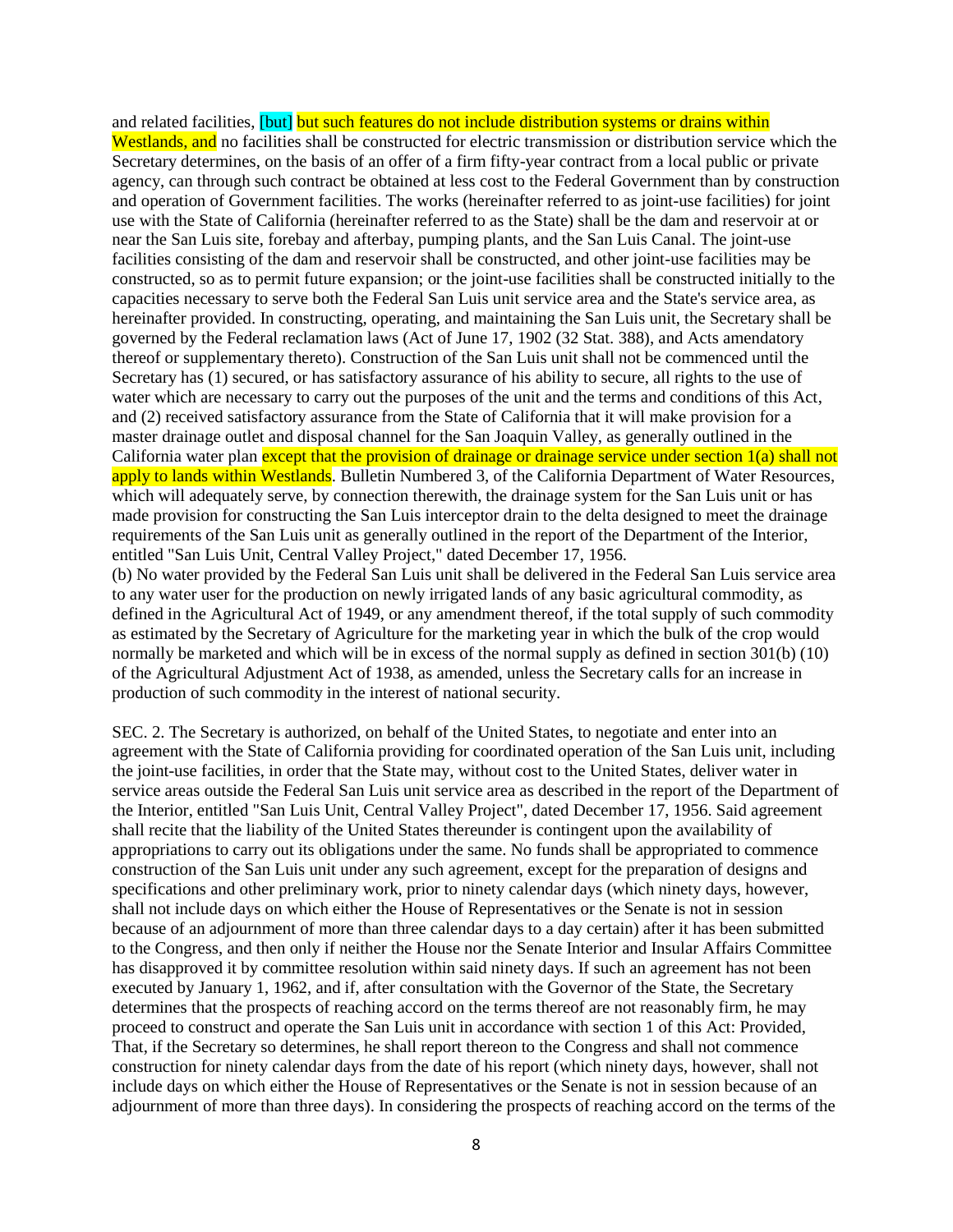agreement the Secretary shall give substantial weight to any relevant affirmative action theretofore taken by the State, including the enactment of State legislation authorizing the State to acquire and convey to the United States title to lands to be used for the San Luis unit or assistance given by it in financing Federal design and construction of the unit. The authority conferred upon the Secretary by the first sentence of this section shall not, except as is otherwise provided in this section, be construed as a limitation upon the exercise by him of the authority conferred in section 1 of this Act, but if the State shall agree that, if it later enlarges the joint-use facilities, or any of them, it will pay an equitable share of the cost to the United States of those facilities as initially constructed before utilizing them for the storage or delivery of water and will bear the entire cost of enlarging the same and if, as a part of said equitable share, it makes available to the Secretary sufficient funds to pay the additional cost of designing and constructing the joint-use facilities so as to permit enlargement, it shall have an irrevocable right to enlarge or modify such facilities at any time in the future, and a perpetual right to the use of such additional capacity: Provided, That the performance of such work by the State, after approval of its plans by the Secretary, shall be so carried on as not to interfere unduly with the operation of the project for the purposes set forth in section 1 of this Act and the use of the additional capacity for water service shall be limited to service outside of the Federal San Luis unit service area: And provided further, That this right may be relinquished by the State at any time at its option.

SEC. 3. The agreement between the United States and the State referred to in section 2 of this Act shall provide, among other things, that—

(a) the joint-use facilities to be constructed by the Secretary shall be so designed and constructed to such capacities and in such manner as to permit either (i) immediate integration and coordinated operation with the State's water projects by providing, among other things, a capacity in San Luis Reservoir of approximately two million one hundred thousand acre-feet and corresponding capacities in the other joint-use facilities or (ii) such subsequent enlargement or other modification as may be required for integration and coordinated operation therewith;

(b) the State shall make available to the Secretary during the construction period sufficient funds to pay an equitable share of the construction costs of any facilities designed and constructed as provided in paragraph (a) above. The State contribution shall be made in annual installments, each of which bears approximately the same ratio to total expenditures during that year as the total of the State's share bears to the total cost of the facilities; the State may make advances to the United States in order to maintain a timely construction schedule of the joint-use facilities and the works of the San Luis unit to be used by the State and the United States;

(c) the State may at any time after approval of its plans by the Secretary and at its own expense enlarge or modify San Luis Dam and Reservoir and other facilities to be used jointly by the State and the United States, but the performance of such work shall be so carried on as not to interfere unduly with the operation of the San Luis unit for the purposes set forth in section 1 of this Act;

(d) the United States and the State shall each pay annually an equitable share of the operation, maintenance, and replacement costs of the joint-use facilities;

(e) promptly after execution of this agreement between the Secretary and the State, and for the purpose of said agreement, the State shall convey to the United States title to any lands, easements, and rights-of-way which it then owns and which are required for the joint-use facilities. The State shall be given credit for the costs of these lands, easements, and rights-of-way toward its share of the construction cost of the joint-use facilities. The State shall likewise be given credit for any funds advanced by it to the Secretary for preparation of designs and specifications or for any other work in connection with the joint-use facilities;

(f) the rights to the use of capacities of the joint-use facilities of the San Luis unit shall be allocated to the United States and the State, respectively, in such manner as may be mutually agreed upon. The United States shall not be restricted in the exercise of its right so allocated, which shall be sufficient to carry out the purposes of section 1 of this Act and which shall extend throughout the repayment period and so long thereafter as title to the works remains in the United States. The State shall not be restricted in the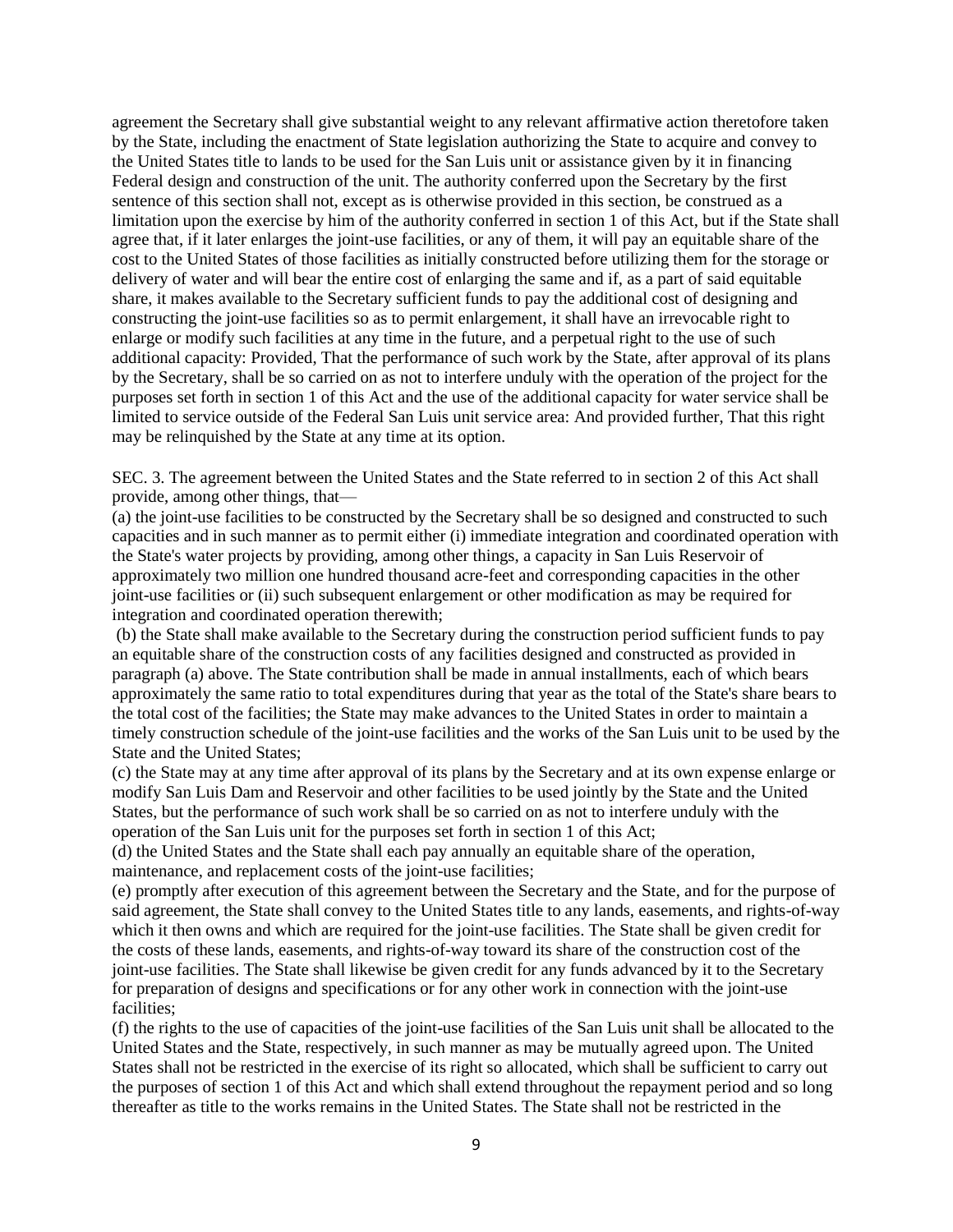exercise of its allocated right to the use of the capacities of the joint-use facilities for water service outside the Federal San Luis unit service area;

(g) the Secretary may turn over to the State the care, operation, and maintenance of any works of the San Luis unit which are used jointly by the United States and the State at such time and under such conditions as shall be agreed upon by the Secretary and the State;

(h) notwithstanding transfer of the care, operation, and maintenance of any works to the State, as hereinbefore provided, any organization which has theretofore entered into a contract with the United States under the Reclamation Project Act of 1939, and amendments thereto, for a water supply through the works of the San Luis unit, including joint-use facilities, shall continue to be subject to the same limitations and obligations and to have and to enjoy the same rights which it would have had under its contract with the United States and the provisions of paragraph (4) of section 1 of the Act of July 2,1956 (70 Stat. 483,43 U.S.C. 485h-l) in the absence of such transfer, and its enjoyment of such rights shall be without added cost or other detriment arising from such transfer;

(i) if a nonreimbursable allocation to the preservation and propagation of fish and wildlife has been made as provided in section 2 of the Act of August 14, 1946 (60 Stat. 1080, 16 U.S.C. 662), as amended, the features of the unit to which such allocation is attributable shall, notwithstanding transfer of the care, operation, and maintenance to the State, he operated and maintained in such wise as to retain the bases upon which such allocation is premised and, upon failure so to operate and maintain those features, the amount allocated thereto shall become a reimbursable cost to be paid by the State;

(j) the State shall not serve any lands within the Federal San Luis unit service area except as such service is required as a consequence of its acceptance of the care, operation, and maintenance of works under paragraph (g) of this section.

SEC. 4. If the Secretary proceeds to construct, operate, and maintain the San Luis works under the terms of section 1 of this Act solely as a Federal project, the operation shall be subject to the following restriction: Whenever the chlorides in the water at the head of the Delta-Mendota Canal exceed one hundred and fifty parts per million during the months of July, August, or September, the mean daily diversion from the Sacramento-San Joaquin Delta to San Luis unit via Tracy pumping plant and Delta-Mendota Canal as measured at the San Luis pumping plant shall not exceed the mean daily import to the Sacramento Valley from the Trinity project.

SEC. 5. [In constructing, operating, and maintaining a drainage system for the San Luis unit, the Secretary is authorized to permit the use thereof by other parties under contracts the terms of which are as nearly similar as is practicable to those required by the Federal reclamation laws in the case of irrigation repayment or service contracts and is further authorized to enter into agreements and participate in construction and operation of drainage facilities designed to serve the general area of which the lands to be served by the San Luis unit are a part, to the extent the works authorized in section 1 of this Act contribute to drainage requirements of said area.] Notwithstanding any other provision of law, the Secretary of the Interior shall have no duty to provide drainage or drainage service to Westlands. Westlands shall be responsible for the management of drainage water within its boundaries, in accordance with Federal and California law consistent with the "Agreement between the United States and Westlands" Water District August 2015", signed September 15, 2015. The Secretary is also authorized to permit the use of the irrigation facilities of the San Luis unit, including its facilities for supplying pumping energy, under contracts entered into pursuant to section 1 of the Act of February 21, 1911 (36 Stat. 925; 43 U.S.C. 523).

SEC. 6. The Secretary is directed to plan the works authorized in this Act in such a manner as to contemplate and make possible the future provision of Central Valley project service, by way of the Pacheco Tunnel route, to lands and municipalities in Santa Clara, San Benito, Santa Cruz, and Monterey Counties heretofore anticipated as a possibility by the Acts of October 14, 1949 (63 Stat. 852), and August 27, 1958 (72 Stat. 937). Construction of additional works to provide such service shall not be